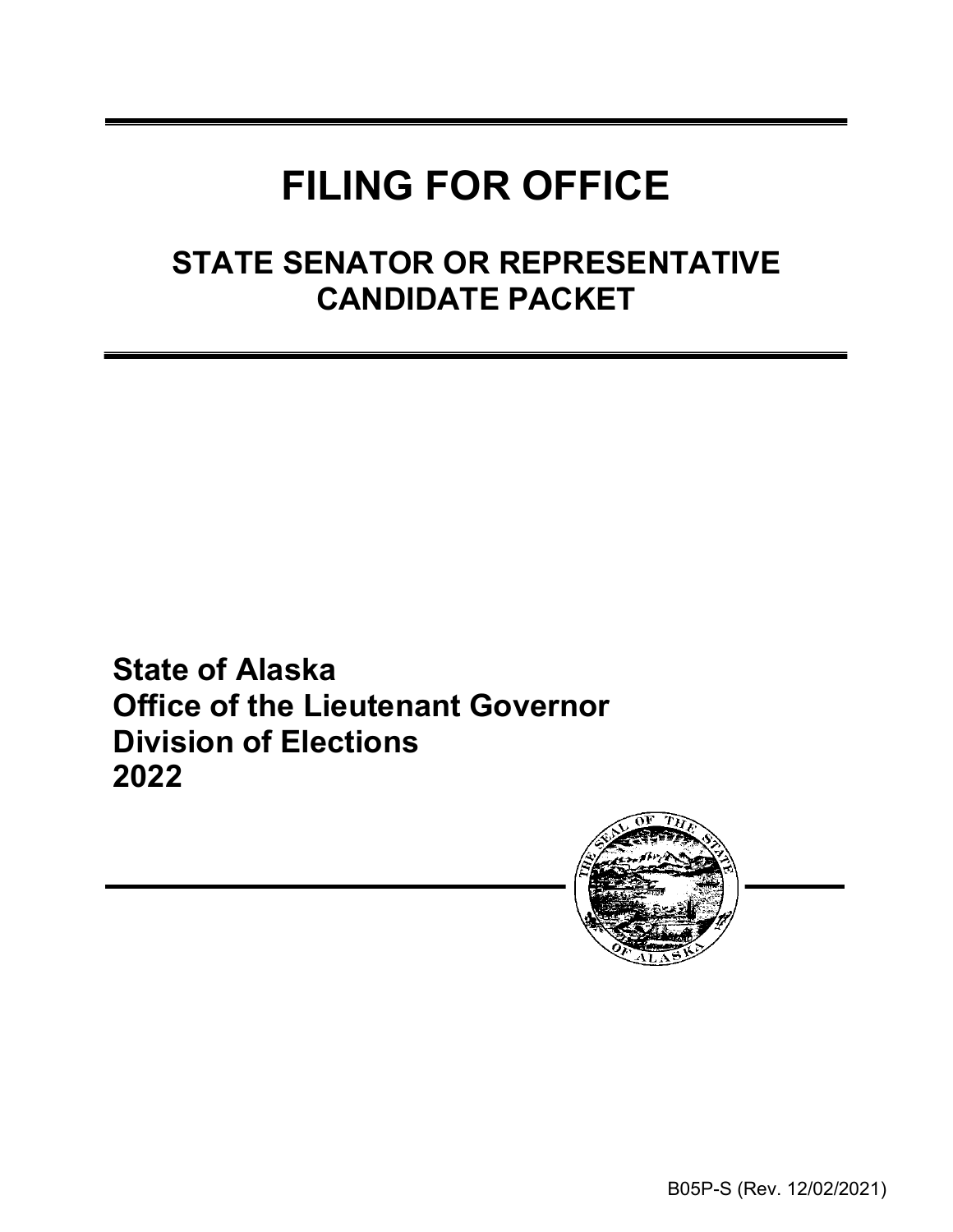## **CANDIDATE FILING REQUIREMENTS**

A candidate who wishes to appear on the Primary Election ballot must file a Declaration of Candidacy by the filing deadline of Wednesday, **JUNE 1, 2022**. Below is a checklist provided as a convenience to a candidate filing for office. Candidates are free to declare candidacy in another format provided it complies with the provisions of *AS 15.25.030*.

#### **CHECKLIST FOR FILING FOR OFFICE**

**Complete your Declaration of Candidacy.** *AS 15.25.030*

 **Sign your Declaration of Candidacy before a Notary.** A Notary is available at all Division of Elections offices. *AS 15.25.030(a)*

 **Determine filing fee.** The fees are non-refundable. *AS 15.25.050* a) \$30 for offices of State Senate or State Representative

 **Complete a Financial Disclosure Statement with APOC on or before the JUNE 1, 2022 filing deadline.**

- a) Non-incumbent candidates for State Senate or State Representative need to file a Public Official's Financial Disclosure Statement with the Alaska Public Offices Commission (contact APOC to ensure a current statement is on file).
- b) Incumbent candidates for State Senate or State Representative need to file a Legislative Financial Disclosure Statement with APOC (contact APOC to ensure a current statement is on file).
- c) A Public Official's Financial Disclosure Statement on file with a municipal clerk for a municipal office may not satisfy this requirement. A "current statement on file" with APOC is a financial disclosure statement that was filed timely with APOC that covers the reporting period of the prior year.

 **File completed forms no later than 5:00 p.m. on the filing deadline, Wednesday, JUNE 1, 2022**. All Division of Elections Offices will be open 8:00 a.m. to 5:00 p.m. *AS 15.25.040*

| <b>DEADLINE</b>                                                                                                                                                       | <b>DESCRIPTION</b>                                                                                                                                                               | <b>OFFICE</b>         |  |  |
|-----------------------------------------------------------------------------------------------------------------------------------------------------------------------|----------------------------------------------------------------------------------------------------------------------------------------------------------------------------------|-----------------------|--|--|
| Wed., 06/01/22                                                                                                                                                        | Simultaneous filing of:<br>Declaration of Candidacy<br>Filing Fee<br>Financial Disclosure Statement with APOC (Contact<br>$\bullet$<br>APOC toensure current report is on file.) | Division of Elections |  |  |
| Sat., 06/25/22                                                                                                                                                        | Last day to submit letter of withdrawal from the Primary Election<br>ballot.                                                                                                     | Division of Elections |  |  |
| Fri., 07/22/22                                                                                                                                                        | Last day to submit materials for the Official Election Pamphlet.                                                                                                                 | Division of Elections |  |  |
| Mon., 09/05/22                                                                                                                                                        | Last day to submit letter of withdrawal from the General Election<br>ballot.                                                                                                     | Division of Elections |  |  |
| For APOC reporting deadlines, state candidates may contact the Alaska Public Offices Commission Toll Free at 1-<br>800-478-4176 oronline at www.doa.alaska.gov/apoc/. |                                                                                                                                                                                  |                       |  |  |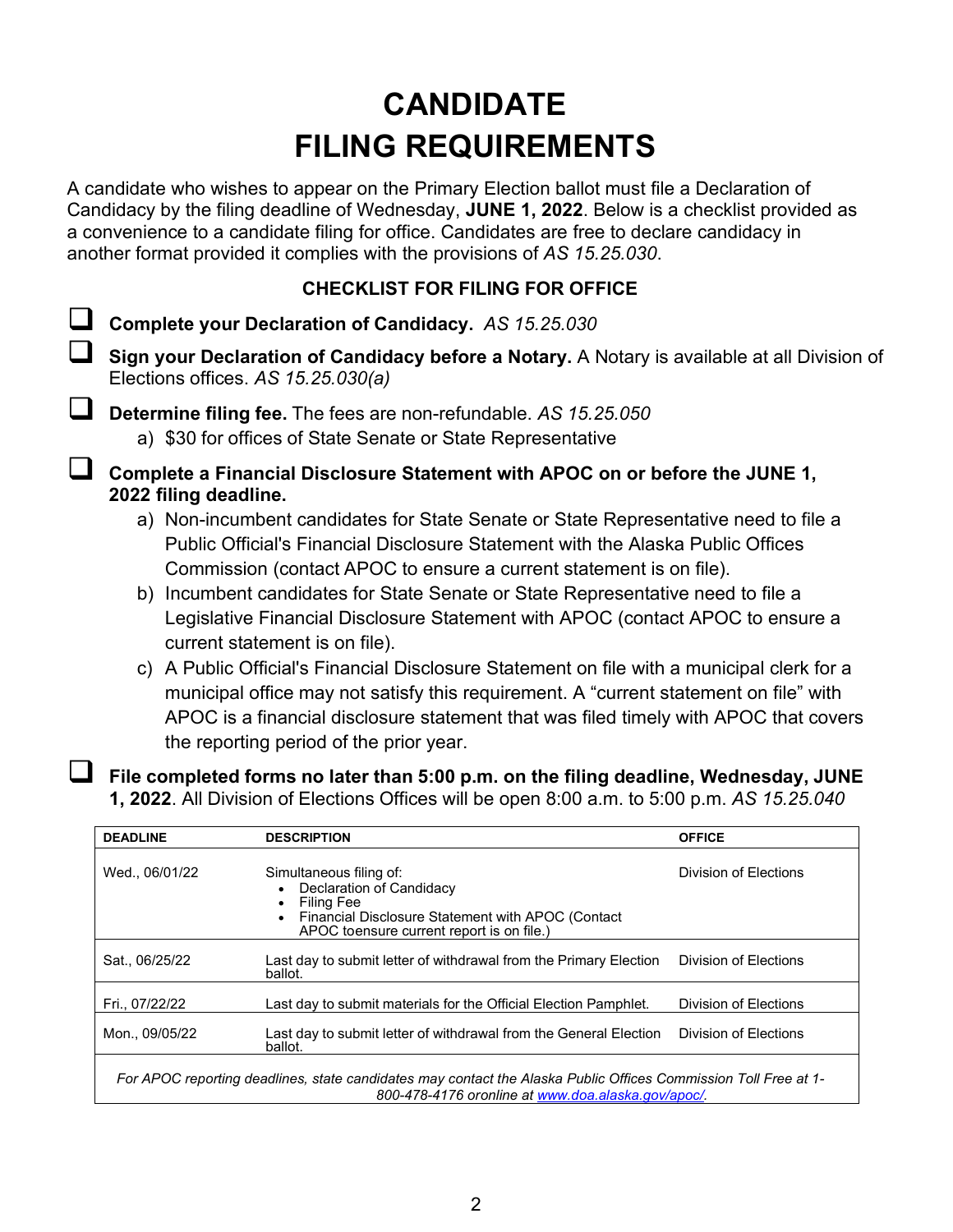### **STATE OF ALASKA DECLARATION OF CANDIDACY STATE SENATOR or STATE REPRESENTATIVE**

| <b>STEP</b><br>1 | Did you include your \$30 filing fee with this Declaration of Candidacy?                                                                                                                                                                                                                                                                                                                                                                                                                                                                                                                                                                                                                                                                                                                                                                                                                                                                                                                                                  |                                                                                                                                                                                                                                                     |                                     |                                                                          |  |  |
|------------------|---------------------------------------------------------------------------------------------------------------------------------------------------------------------------------------------------------------------------------------------------------------------------------------------------------------------------------------------------------------------------------------------------------------------------------------------------------------------------------------------------------------------------------------------------------------------------------------------------------------------------------------------------------------------------------------------------------------------------------------------------------------------------------------------------------------------------------------------------------------------------------------------------------------------------------------------------------------------------------------------------------------------------|-----------------------------------------------------------------------------------------------------------------------------------------------------------------------------------------------------------------------------------------------------|-------------------------------------|--------------------------------------------------------------------------|--|--|
|                  | Did you file your Financial Disclosure Statement with APOC before turning in this form?<br>NOTE: Candidates are encouraged to contact APOC prior to filing to ensure they have a current Public Official                                                                                                                                                                                                                                                                                                                                                                                                                                                                                                                                                                                                                                                                                                                                                                                                                  |                                                                                                                                                                                                                                                     |                                     |                                                                          |  |  |
|                  | (POFD) or Legislative Financial Disclosure (LFD) Statement on file.                                                                                                                                                                                                                                                                                                                                                                                                                                                                                                                                                                                                                                                                                                                                                                                                                                                                                                                                                       |                                                                                                                                                                                                                                                     |                                     |                                                                          |  |  |
| <b>STEP</b>      | <b>GENERAL INFORMATION</b> (please print or type)                                                                                                                                                                                                                                                                                                                                                                                                                                                                                                                                                                                                                                                                                                                                                                                                                                                                                                                                                                         |                                                                                                                                                                                                                                                     |                                     |                                                                          |  |  |
| $\mathbf{2}$     | I, $\frac{1}{100}$ , am a qualified voter and declare myself to be a resident of Alaska and the District for which I declare my candidacy for the office of (check one and write the district):                                                                                                                                                                                                                                                                                                                                                                                                                                                                                                                                                                                                                                                                                                                                                                                                                           |                                                                                                                                                                                                                                                     |                                     |                                                                          |  |  |
|                  | STATE REPRESENTATIVE for DISTRICT _________<br>$\Box$ STATE SENATOR for DISTRICT                                                                                                                                                                                                                                                                                                                                                                                                                                                                                                                                                                                                                                                                                                                                                                                                                                                                                                                                          |                                                                                                                                                                                                                                                     |                                     |                                                                          |  |  |
|                  | I request that my name be placed on the 2022 PRIMARY ELECTION ballot.                                                                                                                                                                                                                                                                                                                                                                                                                                                                                                                                                                                                                                                                                                                                                                                                                                                                                                                                                     |                                                                                                                                                                                                                                                     |                                     |                                                                          |  |  |
|                  | I request that the political affiliation on my voter registration record                                                                                                                                                                                                                                                                                                                                                                                                                                                                                                                                                                                                                                                                                                                                                                                                                                                                                                                                                  |                                                                                                                                                                                                                                                     |                                     |                                                                          |  |  |
|                  | OR I prefer to have nonpartisan or undeclared be designated on the ballot: Nonpartisan $\square$ OR Undeclared $\square$                                                                                                                                                                                                                                                                                                                                                                                                                                                                                                                                                                                                                                                                                                                                                                                                                                                                                                  |                                                                                                                                                                                                                                                     |                                     |                                                                          |  |  |
|                  | * Note: If this is not the party affiliation currently on your voter registration record, it will be changed to reflect what you provided.                                                                                                                                                                                                                                                                                                                                                                                                                                                                                                                                                                                                                                                                                                                                                                                                                                                                                |                                                                                                                                                                                                                                                     |                                     |                                                                          |  |  |
| <b>STEP</b><br>3 | <b>RESIDENCY INFORMATION</b> (please print or type)<br>My current Alaska residence is:                                                                                                                                                                                                                                                                                                                                                                                                                                                                                                                                                                                                                                                                                                                                                                                                                                                                                                                                    |                                                                                                                                                                                                                                                     |                                     |                                                                          |  |  |
|                  | I have lived at this address since:                                                                                                                                                                                                                                                                                                                                                                                                                                                                                                                                                                                                                                                                                                                                                                                                                                                                                                                                                                                       |                                                                                                                                                                                                                                                     |                                     |                                                                          |  |  |
|                  |                                                                                                                                                                                                                                                                                                                                                                                                                                                                                                                                                                                                                                                                                                                                                                                                                                                                                                                                                                                                                           | $\frac{1}{(\text{Month})}$ $\frac{1}{(\text{Day})}$ $\frac{1}{(\text{Year})}$                                                                                                                                                                       |                                     |                                                                          |  |  |
|                  | If your current address is less than one year, what is your previous address?                                                                                                                                                                                                                                                                                                                                                                                                                                                                                                                                                                                                                                                                                                                                                                                                                                                                                                                                             |                                                                                                                                                                                                                                                     |                                     |                                                                          |  |  |
|                  |                                                                                                                                                                                                                                                                                                                                                                                                                                                                                                                                                                                                                                                                                                                                                                                                                                                                                                                                                                                                                           |                                                                                                                                                                                                                                                     |                                     |                                                                          |  |  |
|                  |                                                                                                                                                                                                                                                                                                                                                                                                                                                                                                                                                                                                                                                                                                                                                                                                                                                                                                                                                                                                                           |                                                                                                                                                                                                                                                     |                                     |                                                                          |  |  |
|                  | I have been an Alaskan resident since:                                                                                                                                                                                                                                                                                                                                                                                                                                                                                                                                                                                                                                                                                                                                                                                                                                                                                                                                                                                    |                                                                                                                                                                                                                                                     |                                     | I have been a resident of the Election District filed for since:         |  |  |
|                  | $\frac{1}{\sqrt{2\cdot\frac{1}{\sqrt{2\cdot\frac{1}{\sqrt{2\cdot\frac{1}{\sqrt{2\cdot\frac{1}{\sqrt{2\cdot\frac{1}{\sqrt{2\cdot\frac{1}{\sqrt{2\cdot\frac{1}{\sqrt{2\cdot\frac{1}{\sqrt{2\cdot\frac{1}{\sqrt{2\cdot\frac{1}{\sqrt{2\cdot\frac{1}{\sqrt{2\cdot\frac{1}{\sqrt{2\cdot\frac{1}{\sqrt{2\cdot\frac{1}{\sqrt{2\cdot\frac{1}{\sqrt{2\cdot\frac{1}{\sqrt{2\cdot\frac{1}{\sqrt{2\cdot\frac{1}{\sqrt{2\cdot\frac{1}{\sqrt{2\cdot$<br>(Month)                                                                                                                                                                                                                                                                                                                                                                                                                                                                                                                                                                         |                                                                                                                                                                                                                                                     | $\frac{1}{\text{(Month)}}$<br>(Day) | (Year)                                                                   |  |  |
| <b>STEP</b>      | <b>MAILING ADDRESS and PHONE INFORMATION</b> (used for correspondence and website listing)                                                                                                                                                                                                                                                                                                                                                                                                                                                                                                                                                                                                                                                                                                                                                                                                                                                                                                                                |                                                                                                                                                                                                                                                     |                                     |                                                                          |  |  |
| 4                |                                                                                                                                                                                                                                                                                                                                                                                                                                                                                                                                                                                                                                                                                                                                                                                                                                                                                                                                                                                                                           |                                                                                                                                                                                                                                                     |                                     |                                                                          |  |  |
|                  | (Candidate's Mailing)                                                                                                                                                                                                                                                                                                                                                                                                                                                                                                                                                                                                                                                                                                                                                                                                                                                                                                                                                                                                     | (City)                                                                                                                                                                                                                                              | (State)                             | (Zip Code)                                                               |  |  |
|                  | (Candidate's Website)                                                                                                                                                                                                                                                                                                                                                                                                                                                                                                                                                                                                                                                                                                                                                                                                                                                                                                                                                                                                     | (Candidate's Email Address)                                                                                                                                                                                                                         |                                     | (Phone Number)                                                           |  |  |
| <b>STEP</b>      | <b>BALLOT NAME INFORMATION</b>                                                                                                                                                                                                                                                                                                                                                                                                                                                                                                                                                                                                                                                                                                                                                                                                                                                                                                                                                                                            |                                                                                                                                                                                                                                                     |                                     |                                                                          |  |  |
| 5                |                                                                                                                                                                                                                                                                                                                                                                                                                                                                                                                                                                                                                                                                                                                                                                                                                                                                                                                                                                                                                           | I request that my name appear on the ballot in the following manner:                                                                                                                                                                                |                                     |                                                                          |  |  |
|                  | (Last Name)<br>form or proper name of candidate. (AS 15.15.030(4))                                                                                                                                                                                                                                                                                                                                                                                                                                                                                                                                                                                                                                                                                                                                                                                                                                                                                                                                                        | (First Name)<br>(MI)<br>(*Nickname and/or Suffix)<br>*The Director of Elections may not include on the ballot as part of candidate's name, any honorary or assumed title or prefix but may include in the candidate's name any nickname or familiar |                                     |                                                                          |  |  |
| <b>STEP</b>      | <b>CERTIFICATION</b>                                                                                                                                                                                                                                                                                                                                                                                                                                                                                                                                                                                                                                                                                                                                                                                                                                                                                                                                                                                                      |                                                                                                                                                                                                                                                     |                                     |                                                                          |  |  |
| 6                | I, the undersigned, certify that the information in this Declaration of Candidacy, required by AS 15.25.030, is true and complete, and that I meet the specific residency<br>and citizenship requirements of this office. If I am filing for State Representative, I further certify that I shall be at least 21 years of age on the first scheduled day of the<br>first regular session of the legislature convened after the election. If I am filing for State Senate, I further certify that I shall be at least 25 years of age on the first<br>scheduled day of the first reqular session of the legislature convened after the election. I am not a candidate for any other office to be voted upon at the Primary<br>election, nor am I a candidate for this office under any other Declaration of Candidacy. I also acknowledge that should I choose to withdraw my candidacy; my<br>withdrawal must be received by the Director of Elections in writing over my signature at least 52 days before the election. |                                                                                                                                                                                                                                                     |                                     |                                                                          |  |  |
|                  | Subscribed and sworn to before me this                                                                                                                                                                                                                                                                                                                                                                                                                                                                                                                                                                                                                                                                                                                                                                                                                                                                                                                                                                                    |                                                                                                                                                                                                                                                     |                                     |                                                                          |  |  |
|                  | ______ day of _________________, 20_____________                                                                                                                                                                                                                                                                                                                                                                                                                                                                                                                                                                                                                                                                                                                                                                                                                                                                                                                                                                          |                                                                                                                                                                                                                                                     | (Candidate's Signature)             |                                                                          |  |  |
|                  |                                                                                                                                                                                                                                                                                                                                                                                                                                                                                                                                                                                                                                                                                                                                                                                                                                                                                                                                                                                                                           |                                                                                                                                                                                                                                                     |                                     |                                                                          |  |  |
|                  | (Signature of Notary Public)                                                                                                                                                                                                                                                                                                                                                                                                                                                                                                                                                                                                                                                                                                                                                                                                                                                                                                                                                                                              |                                                                                                                                                                                                                                                     | (Phone Number)                      |                                                                          |  |  |
|                  | one of the following:                                                                                                                                                                                                                                                                                                                                                                                                                                                                                                                                                                                                                                                                                                                                                                                                                                                                                                                                                                                                     |                                                                                                                                                                                                                                                     |                                     | To assist staff in verifying candidate/voter information, please provide |  |  |
|                  | <b>NOTARY SEAL</b>                                                                                                                                                                                                                                                                                                                                                                                                                                                                                                                                                                                                                                                                                                                                                                                                                                                                                                                                                                                                        |                                                                                                                                                                                                                                                     |                                     |                                                                          |  |  |
|                  |                                                                                                                                                                                                                                                                                                                                                                                                                                                                                                                                                                                                                                                                                                                                                                                                                                                                                                                                                                                                                           |                                                                                                                                                                                                                                                     |                                     |                                                                          |  |  |
|                  | <b>Privacy Disclaimer</b><br>Unless otherwise made confidential or protected from disclosure by law, information provided on this form may be subject to disclosure under the Alaska Public Records Act (AS 40.25.100-40.25.295). Failure to provide                                                                                                                                                                                                                                                                                                                                                                                                                                                                                                                                                                                                                                                                                                                                                                      |                                                                                                                                                                                                                                                     |                                     |                                                                          |  |  |
|                  | requested personal information may result in the Division's inability to process relevant portions of this form. Requested information will be used only for purposes directly associated with the processing of this form. Fo<br>information on how to challenge the accuracy or completeness of personal information maintained by the Division, please send the Division a written request that the personal information be changed. The request must comply<br>with AS 40.25.310 and be sent to the Division of Elections at the following address: Division of Elections, Director's Office, PO Box 110017, Juneau, AK 99811-0017.                                                                                                                                                                                                                                                                                                                                                                                   |                                                                                                                                                                                                                                                     |                                     |                                                                          |  |  |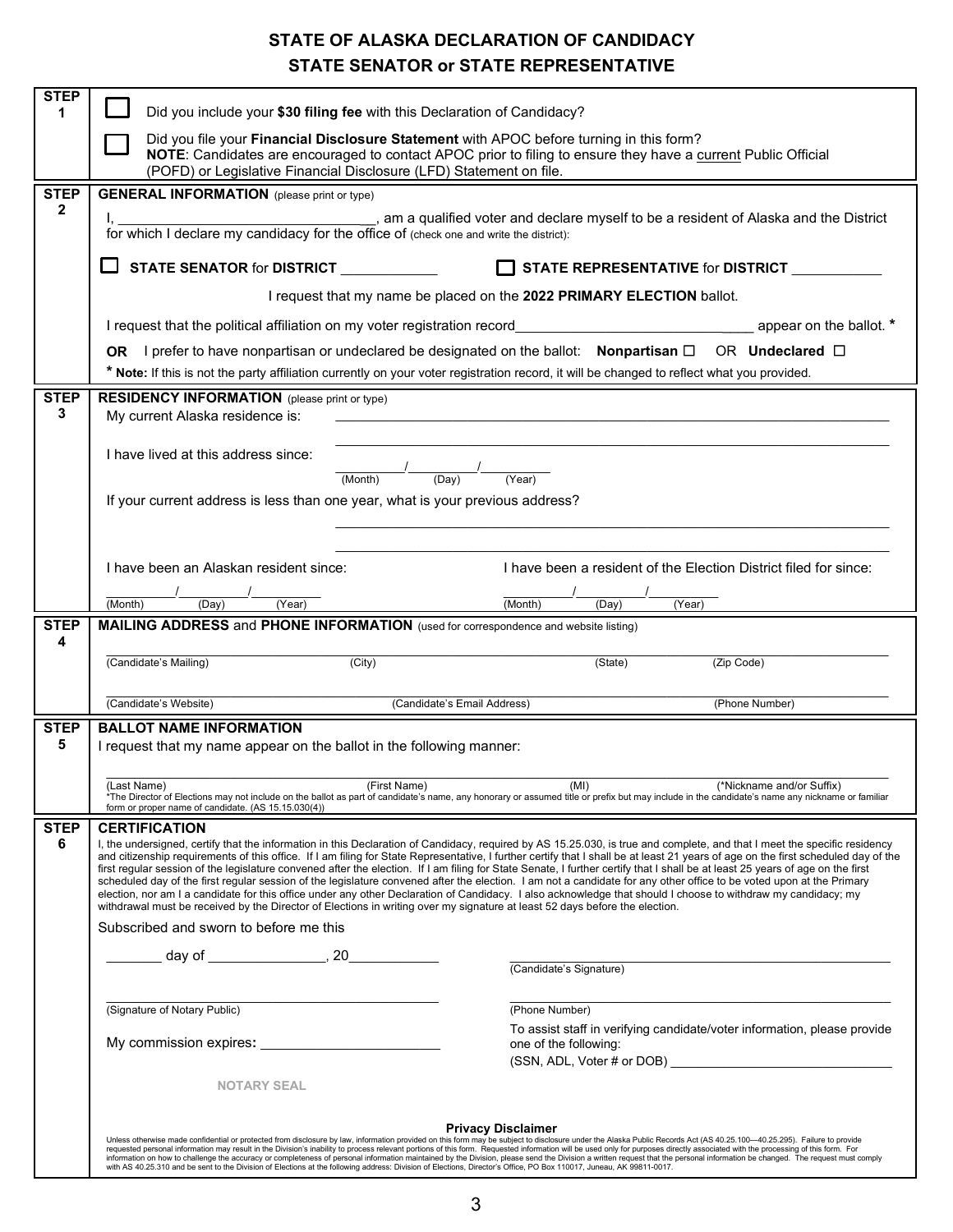## **2022 IMPORTANT DATES**

Check the Division of Elections website for a current calendar: [www.elections.alaska.gov](http://www.elections.alaska.gov/)

- Wed., 06/01/22 **Filing deadline for candidates.** Candidates must file a "Declaration of Candidacy" and appropriate Financial Disclosure Statement for any office appearing on the Primary Election ballot. Election offices will be open 8:00 a.m. - 5:00 p.m. AS 15.25.040
- Sat., 06/11/22 Last day to file a complaint with the Division of Elections regarding the eligibility of a candidate. AS 15.25.042 and 6 AAC 25.260
- Thur., 06/16/22 Candidates who faxed filing materials to the Division of Elections by the June 1st deadline must have their mailed documents received by the Division of Elections by this date. *AS 15.25.040(a)(2)*
- Sat., 06/25/22 Last day for candidates to withdraw their names from Primary Election ballot. AS 15.25.055
- Fri., 07/22/22 **Candidate deadline for Official Election Pamphlet information material.** Candidates submit materials to the Division of Elections for the state's 2022 General Election voter pamphlet.
- Mon., 08/01/22 **Filing deadline for judges seeking retention.** Candidates for judicial retention must file a Declaration of Candidacy for Retention and Financial Disclosure Statement. *AS 15.35.040, AS 15.35.055, AS 15.35.070, AS 15.35.110, AS 39.50.020*
- Sun., 08/07/22 **Judicial retention deadline for Official Election Pamphlet information material.** Judges and the Judicial Council submit materials to the Division of Elections for the state's 2022 General Election voter pamphlet. *AS 15.58.030(g), AS 15.58.050*
- Tues., 08/16/22 **PRIMARY ELECTION DAY.** AS 15.25.020
- Mon., 09/05/22 Last day for candidates to withdraw their names from the General Election ballot. *AS 15.35.135, 6 AAC 25.210(b)*
- Thur., 11/03/22 **Filing deadline for write-in candidates.** Write-in candidates must submit Letter of Intent by this date prior to 5:00 p.m. Alaska Time. *AS 15.25.105(13)(c)*
- Tues., 11/08/22 **GENERAL ELECTION DAY.** AS 15.15.020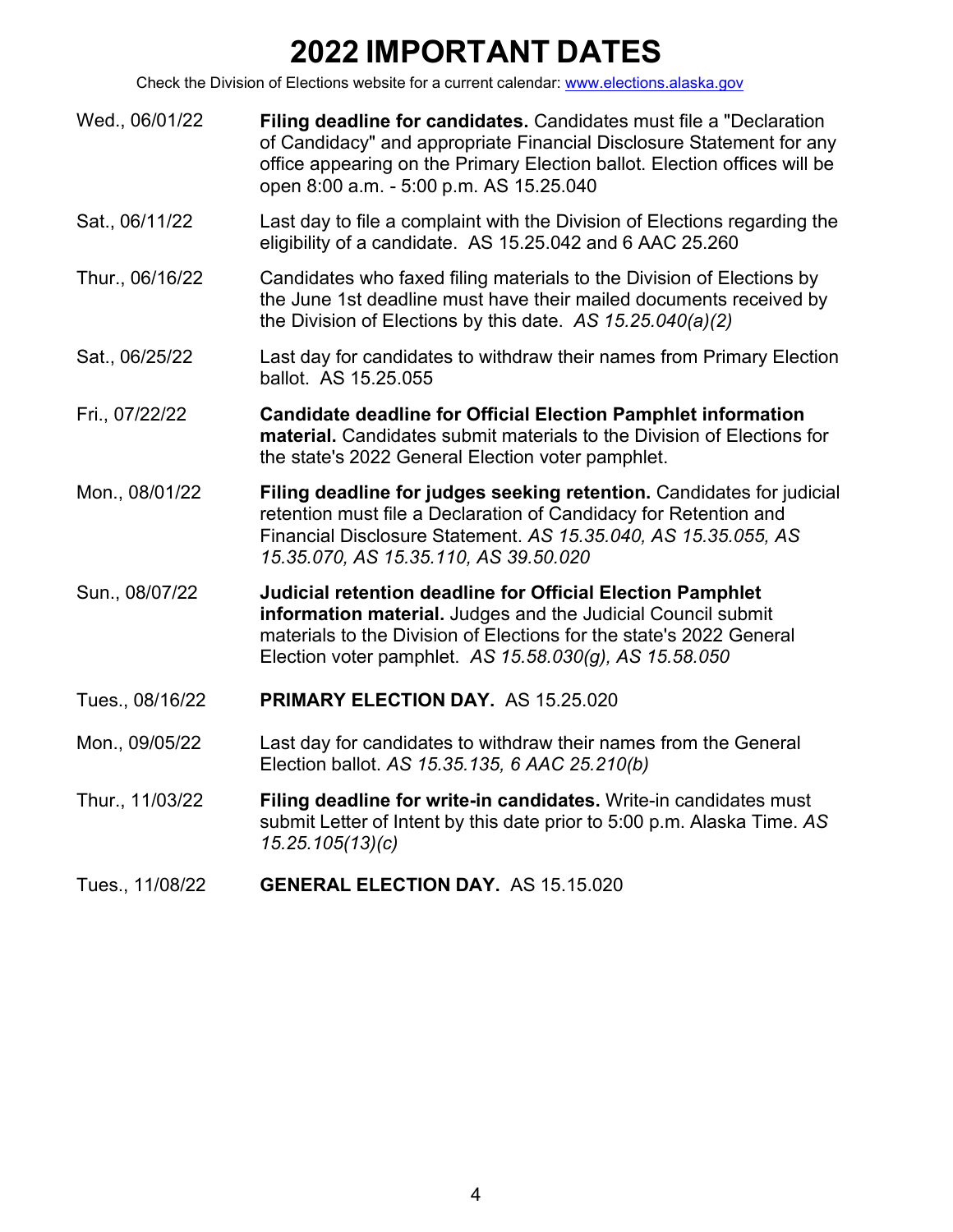### **\*\*IMPORTANT NOTICE\*\* Official Election Pamphlet Information**

Prior to the General Election, the Division of Elections distributes the Official Election Pamphlet (OEP) to the households of registered voters. The pamphlet contains information about candidates and issues appearing on the General Election ballot. In addition, the information submitted by candidates for the OEP is posted to the division's website prior to the election in which the candidate will appear on the ballot.

\*\*Please note: For the Primary Elections, a ballot measure only pamphlet is mailed to voters only if a ballot measure appears on the Primary Election ballot. Candidate information **does not** appear in a Primary Election pamphlet.

All candidates who wish to appear in the pamphlet must submit the materials listed below by the statutory deadline. **Late submissions will not be accepted**. The division recommends filing your materials as soon as possible. Materials should be submitted electronically. Forms for making the submission are available on the division's website at: <http://elections.alaska.gov/Core/oepinfocandidates.php>

- 1. Candidate Statement: A biographical statement of 150 words or less and a position statement of 250 words or less. AS 15.58.030(e)
- 2. Photograph: A 5" x 7" photograph (five inches wide by seven inches high) taken within the last five years and limited to the head, neck and shoulders of the candidate. All photographs will be printed in black and white. AS 15.58.030(f)
- 3. Filing Fee: Submit payment in the appropriate amount to the State of Alaska, Division of Elections. (cash, check, credit card accepted) AS 15.58.060(a)
	- a. \$300.00 President of the United States, Vice President of the United States, United States Senator, United States Representative, Governor, Lieutenant Governor, Supreme Court Justice, Court of Appeals Judge (each)
	- b. \$150.00 Superior Court Judge, District Court Judge (each)
	- c. \$100.00 State Senator, State Representative (each)

#### **Statutory Deadlines:**

- State/Federal Candidates: **Friday, July 22, 2022** (AS 15.58.030(b))
- Judicial Retention Candidates: **Sunday, August 7, 2022** (AS 15.58.030(g))

**NOTE: Materials for Alaska Native language translation must be received 30 days before the statutory deadlines.** If submitted by this deadline, materials will be translated for a candidate for a federal or statewide office, a candidate for State Senate in Districts R, S, or T, a candidate for State Representative in House Districts 36 – 40, or a judicial retention candidate for Supreme Court, Court of Appeals or judicial districts 2, 3 or 4. We **strongly encourage** you to submit your pamphlet material following this requirement so that the division can have your information translated to assist limited English proficient Alaska Native voters. We cannot accept already translated submissions.

Translation deadlines: State/Federal Candidates: **Monday, June 20, 2022;** Judicial Retention Candidates: **Friday, July 8, 2022**

### **THIS IS YOUR ONLY NOTICE REGARDING FILING MATERIALS FOR THE OFFICIAL ELECTION PAMPHLET**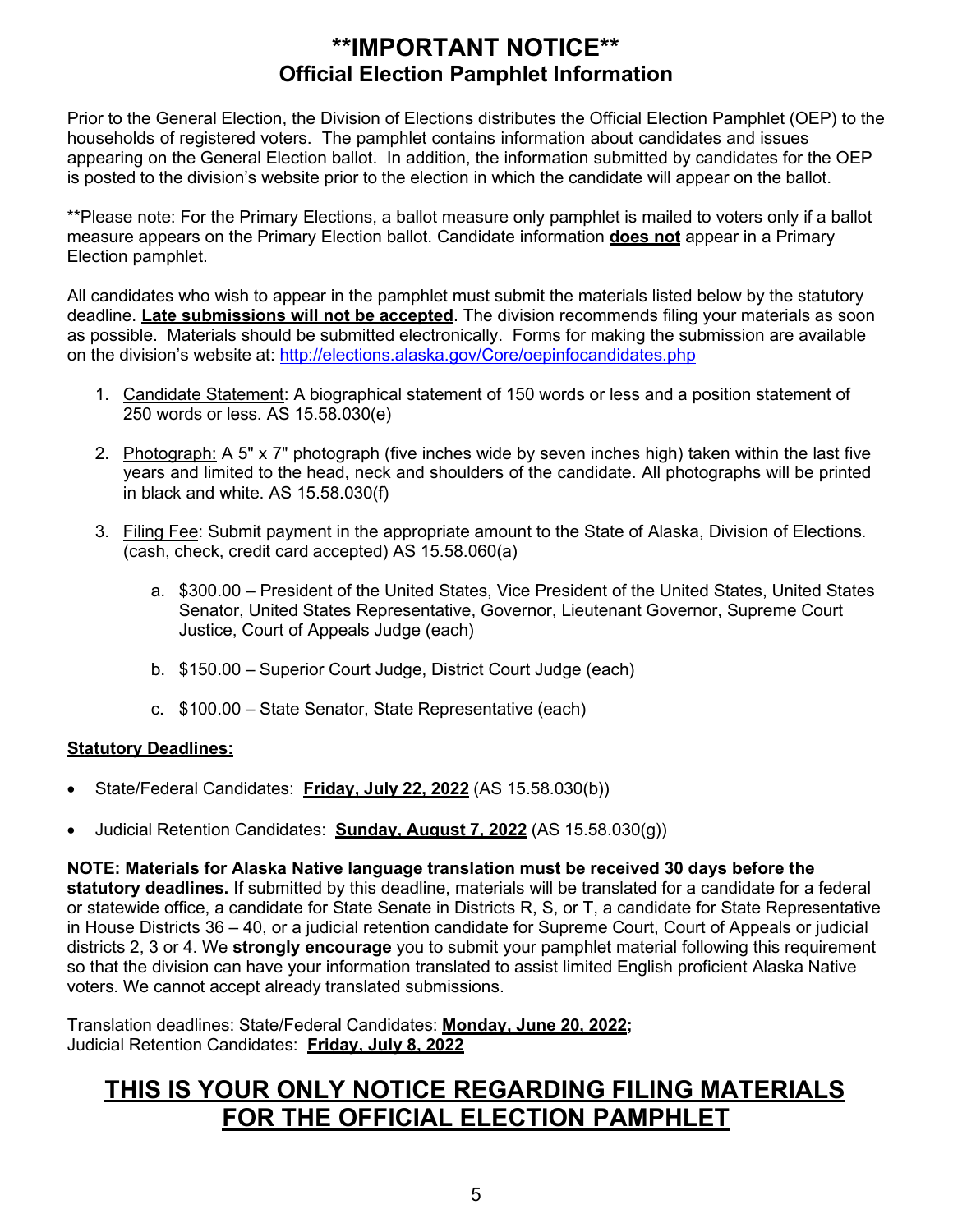## **NONPARTISAN TOP 4 PRIMARY IN ALASKA**

Candidates must file their Declaration of Candidacy on or before 5:00 p.m. **Wednesday, June 1, 2022** for the **August 16, 2022** Primary Election required by AS 15.25.030. When filing for office, candidates must have their Financial Disclosure Statement already on file with the Alaska Public Offices Commission or must submit it simultaneously with their Declaration of Candidacy.

Any registered voter who meets the requirements of AS 15.25.030(a) and seeks to become a candidate in the Primary Election can file a declaration of candidacy. A Nonpartisan Top 4 Primary is used to determine which candidates will advance to the General Election. All candidates will appear on one ballot and there is no limit to how many candidates can file for each race in the Primary Election.

In accordance to Alaska's laws, a Primary Election candidate does not have to be a member of a political party or group to run for office. If a candidate is registered as affiliated with a political party or group, it does not imply the candidate is nominated by, approved by, or associated with that particular party or group.